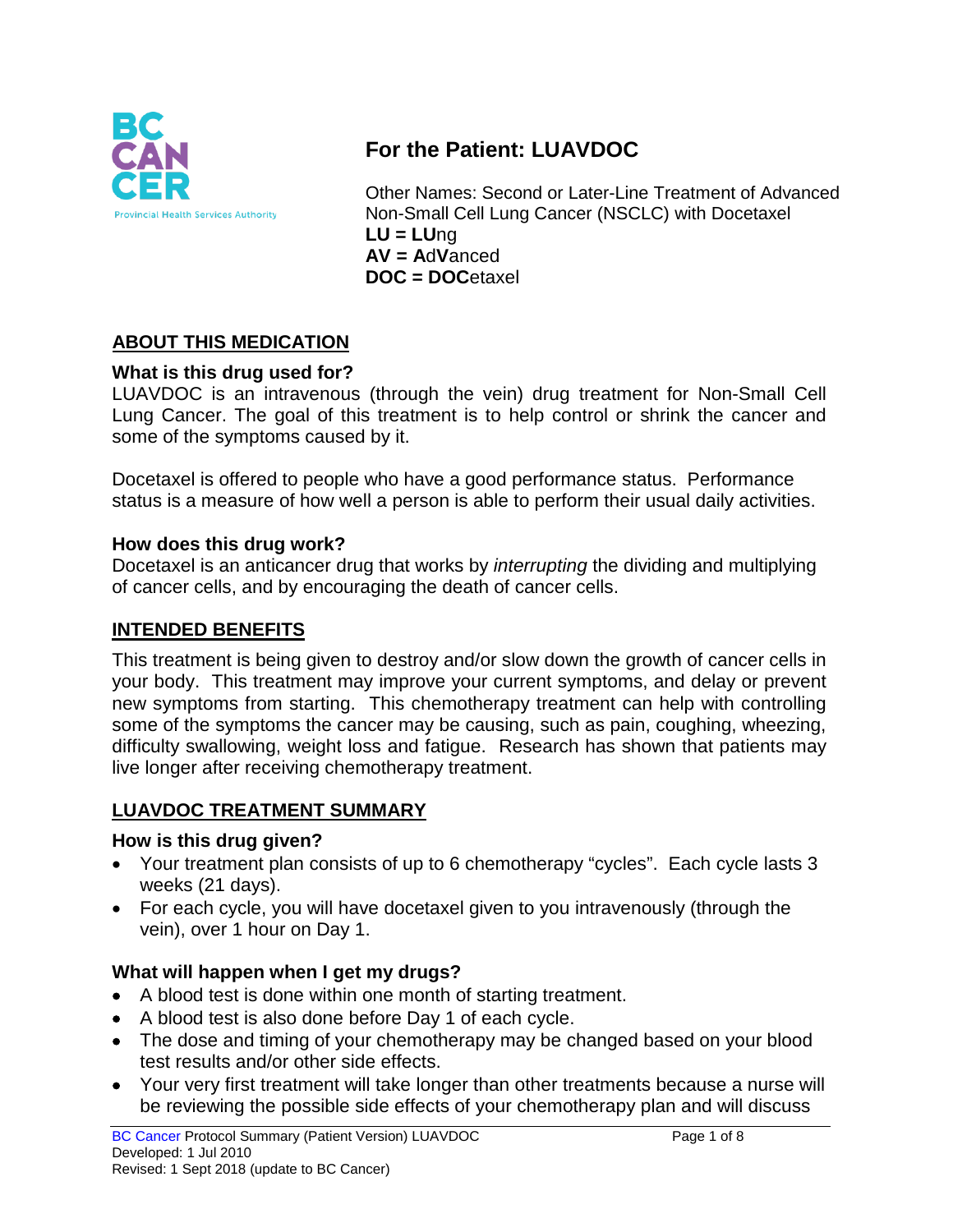with you how to manage them. *It is a good idea to bring someone with you to your first chemotherapy appointment.*

- You will be given a prescription for *dexamethasone*, to help prevent fluid retention and allergic reactions. Fill this at your regular pharmacy.
	- o It is important to take dexamethasone exactly as directed or you may not be able to have your treatment. On treatment days, it is especially important to take the morning dose before your treatment.
	- o You must take 3 doses of dexamethasone before your treatment. Start taking it the day before your treatment and continue taking it twice a day for 3 days.
	- o Always take dexamethasone with food.

# **LUAVDOC TREATMENT PROTOCOL**

Start Date: **With Start Date: Start Date: All 2008** 

**Cycle 1:**

| Day 1             | Day 2     | Day 3     | Day 4     | Day 5     | Day 6         | Day 7     |
|-------------------|-----------|-----------|-----------|-----------|---------------|-----------|
| <b>Blood Test</b> | <b>No</b> | <b>No</b> | <b>No</b> | <b>No</b> | <b>No</b>     | <b>No</b> |
| <b>Docetaxel</b>  | chemo     | chemo     | chemo     | chemo     | chemo         | chemo     |
| Day 8             | Day 9     | Day 10    | Day 11    | Day 12    | <b>Day 13</b> | Day 14    |
| No                | No        | <b>No</b> | <b>No</b> | <b>No</b> | No            | <b>No</b> |
| chemo             | chemo     | chemo     | chemo     | chemo     | chemo         | chemo     |
| <b>Day 15</b>     | Day 16    | Day 17    | Day 18    | Day 19    | Day 20        | Day 21    |
| No                | No        | <b>No</b> | <b>No</b> | <b>No</b> | No            | <b>No</b> |
| Chemo             | chemo     | chemo     | chemo     | chemo     | chemo         | chemo     |

**This 21-day cycle will repeat up to 5 more times.**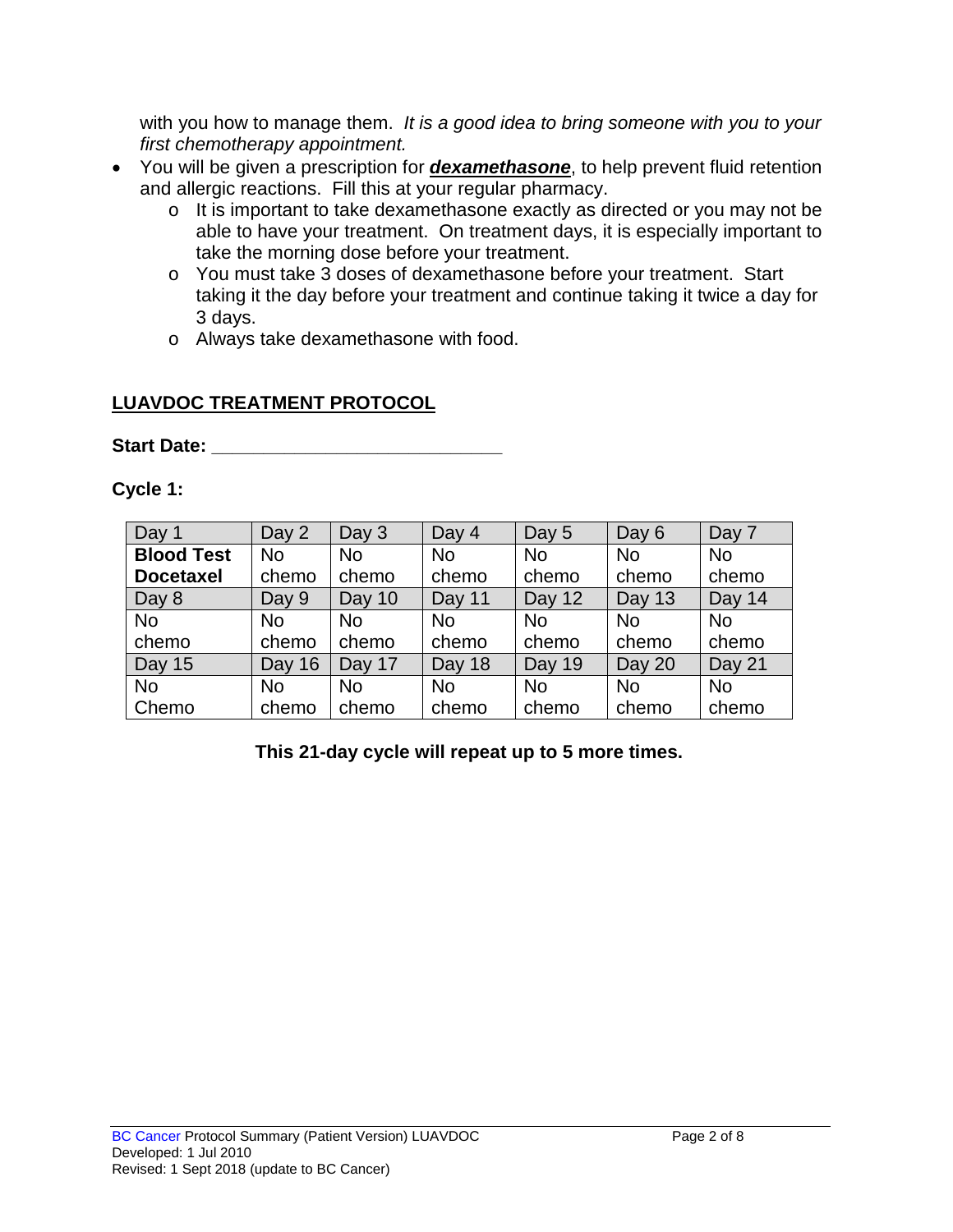# **CHEMOTHERAPY SIDE EFFECTS AND MANAGEMENT**

# **Are there any risks?**

• Unexpected and unlikely side effects can occur with any drug treatment. The ones listed below are particularly important for you to be aware of.

| <b>SERIOUS SIDE EFFECTS</b>                                                                                                                                                                                                                                                                         | How common<br>is it? | <b>MANAGEMENT</b>                                                                                                                                                                                                                                                                                                                                                                                                                   |
|-----------------------------------------------------------------------------------------------------------------------------------------------------------------------------------------------------------------------------------------------------------------------------------------------------|----------------------|-------------------------------------------------------------------------------------------------------------------------------------------------------------------------------------------------------------------------------------------------------------------------------------------------------------------------------------------------------------------------------------------------------------------------------------|
| Your white blood cells may<br>decrease 8 days after your<br>treatment. They usually return<br>to normal within 3 weeks.<br>White blood cells protect your<br>body by fighting bacteria<br>(germs) that cause infection.<br>When they are low, you are at<br>greater risk of having an<br>infection. | Very Common          | To help prevent infection:<br>Wash your hands often and always after using the bathroom.<br>$\bullet$<br>Take care of your skin and mouth by gently washing regularly.<br>$\bullet$<br>Avoid crowds and people who are sick.<br>Call your doctor <i>immediately</i> at the first sign of an <i>infection</i> such as<br>fever (over 100°F or 38°C by an oral thermometer), chills, cough or<br>burning when you pass urine.         |
| <b>Allergic reactions often</b><br>occur. Signs of an allergic<br>reaction are flushing, rash,<br>itching, dizziness, swelling or<br>breathing problems.                                                                                                                                            | Common               | Take your <b>dexamethasone</b> tablets as directed by your doctor,<br>$\bullet$<br>pharmacist or nurse. This is usually taken twice a day with food<br>(breakfast and supper) starting the day before your treatment.<br>Your nurse will check your heart rate (pulse) and blood pressure, if<br>$\bullet$<br>needed.<br>Tell your nurse or doctor <i>immediately</i> if you have any sign of an<br>$\bullet$<br>allergic reaction. |
| Docetaxel burns if it leaks<br>under the skin.                                                                                                                                                                                                                                                      | Rare                 | Tell your nurse <i>immediately</i> if you feel pain, burning, stinging, or any<br>other change while the drugs are being given.                                                                                                                                                                                                                                                                                                     |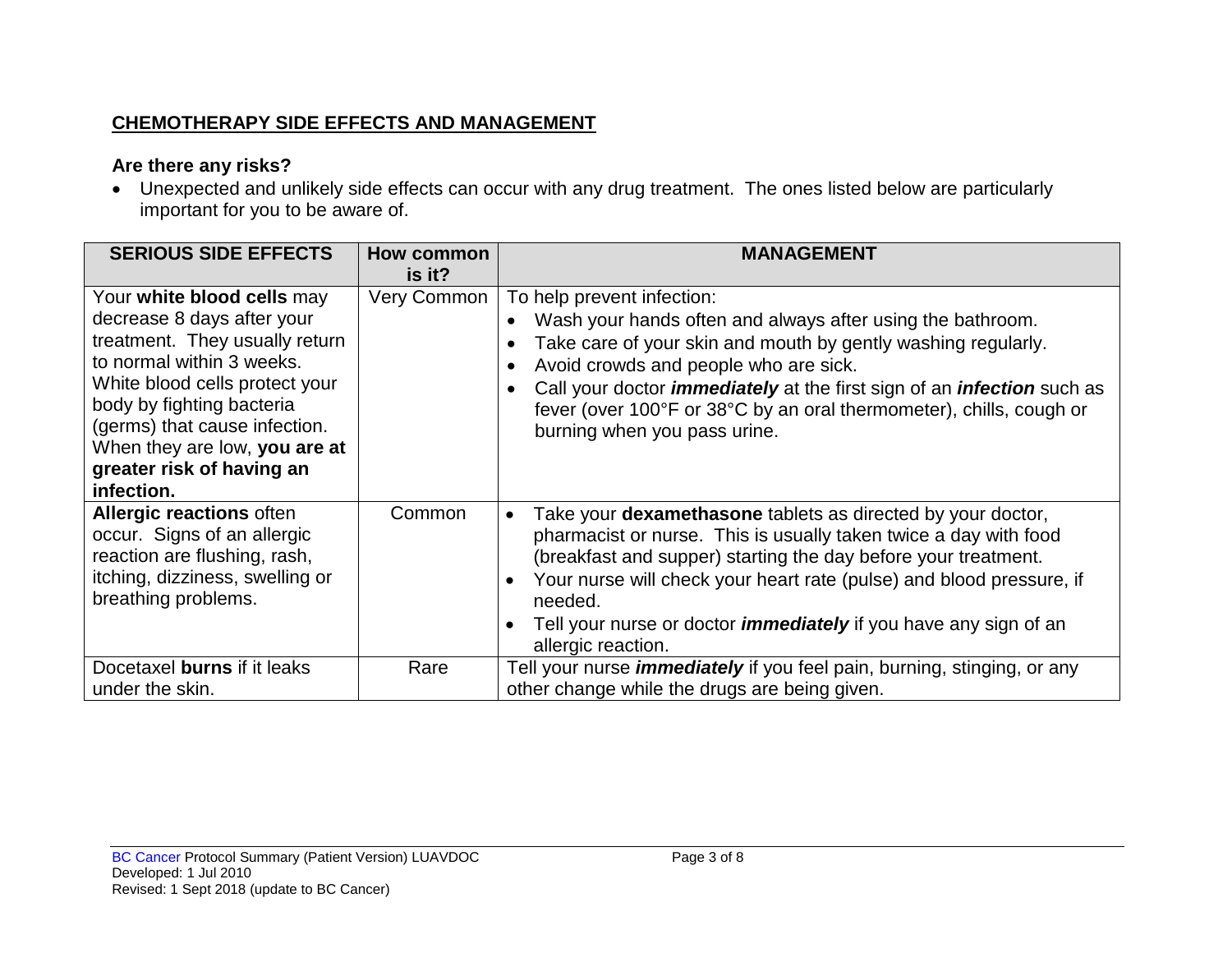| <b>OTHER SIDE EFFECTS</b>                                                                                                                                                                                                                                                                                                                                                                                                                                                                                    | <b>How Common</b><br>Is It? | <b>MANAGEMENT</b>                                                                                                                                                                                                                                                                                                                                                                                                                                                                                                                                                                                                                                                                                                                                       |
|--------------------------------------------------------------------------------------------------------------------------------------------------------------------------------------------------------------------------------------------------------------------------------------------------------------------------------------------------------------------------------------------------------------------------------------------------------------------------------------------------------------|-----------------------------|---------------------------------------------------------------------------------------------------------------------------------------------------------------------------------------------------------------------------------------------------------------------------------------------------------------------------------------------------------------------------------------------------------------------------------------------------------------------------------------------------------------------------------------------------------------------------------------------------------------------------------------------------------------------------------------------------------------------------------------------------------|
| <b>Tiredness</b> and lack of energy<br>may occur.<br>Hair loss is common and may<br>begin within a few days or<br>weeks of treatment. Your hair<br>may thin or you may become<br>totally bald. Your scalp may<br>feel tender. You may lose hair<br>on your face and body. In<br>most cases, your hair will grow<br>back once your chemotherapy<br>treatments are over and<br>sometimes between<br>treatments. Rarely, hair may<br>not grow back for more than<br>two years. Color and texture<br>may change. | Very Common<br>Very Common  | Do not drive a car or operate machinery if you are feeling tired.<br>$\bullet$<br>Try the ideas in "Your Bank of Energy Savings: How People with<br>$\bullet$<br>Cancer can Handle Fatigue".<br>Use a gentle shampoo and soft brush.<br>$\bullet$<br>Care should be taken with use of hair spray, bleaches, dyes and<br>$\bullet$<br>perms.<br>Protect your scalp with a hat, scarf or wig in cold weather. Some<br>$\bullet$<br>extended health plans will pay part of the cost of a wig.<br>Cover your head or apply sunblock on sunny days.<br>$\bullet$<br>Apply mineral oil to your scalp to reduce itching.<br>$\bullet$<br>If you lose your eyelashes and eyebrows, protect your eyes from<br>dust and grit with a broad-rimmed hat and glasses. |
| Diarrhea may occur.                                                                                                                                                                                                                                                                                                                                                                                                                                                                                          | Common                      | To help diarrhea:<br>Drink plenty of liquids.<br>Eat and drink often in small amounts.<br>$\bullet$<br>Avoid high fibre foods as outlined in "Coping with Diarrhea".                                                                                                                                                                                                                                                                                                                                                                                                                                                                                                                                                                                    |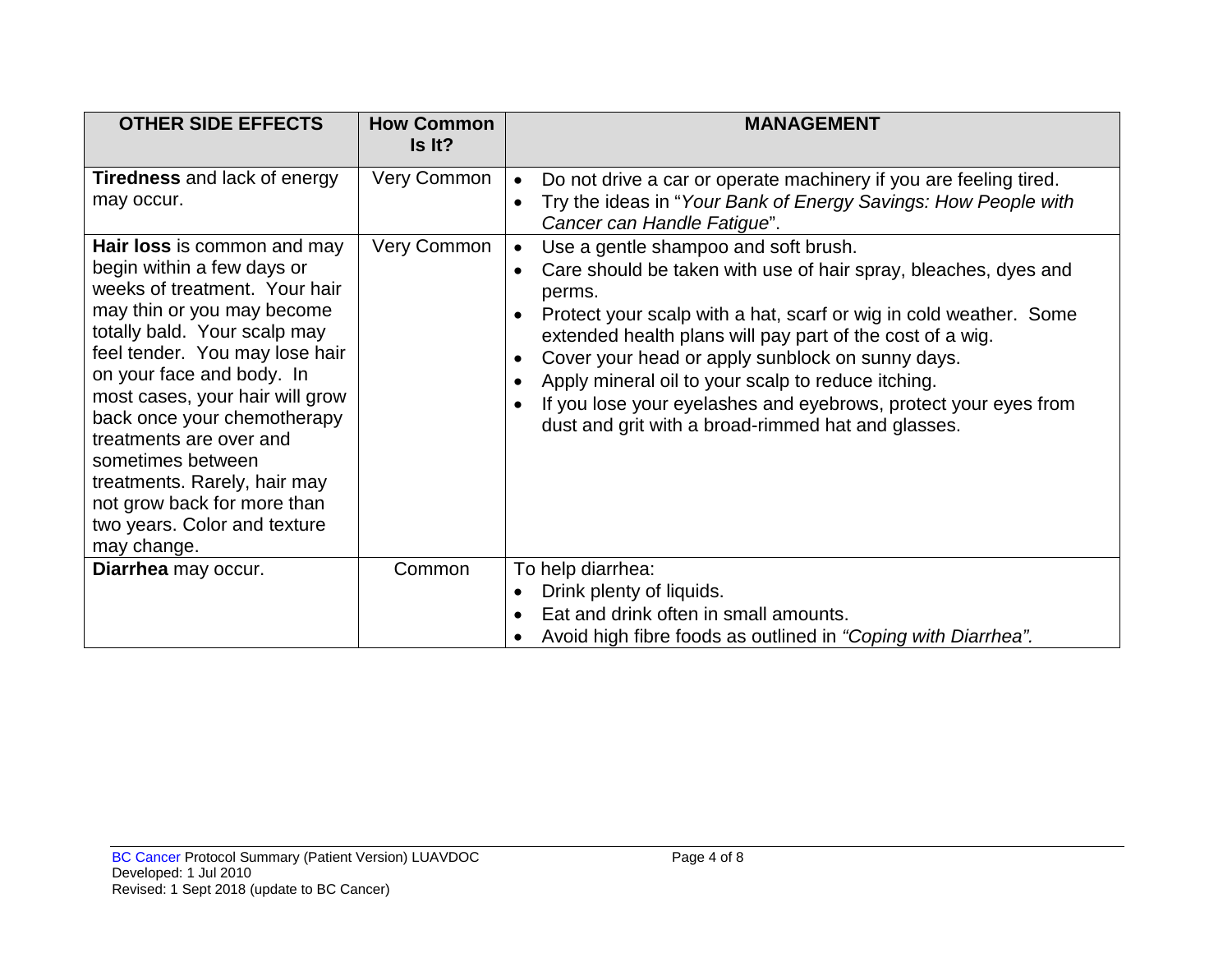| <b>OTHER SIDE EFFECTS</b>                                                                                                                                                                               | <b>How Common</b><br>Is It? | <b>MANAGEMENT</b>                                                                                                                                                                                                                                                                                                                                                                                                                                                                                                                                                  |
|---------------------------------------------------------------------------------------------------------------------------------------------------------------------------------------------------------|-----------------------------|--------------------------------------------------------------------------------------------------------------------------------------------------------------------------------------------------------------------------------------------------------------------------------------------------------------------------------------------------------------------------------------------------------------------------------------------------------------------------------------------------------------------------------------------------------------------|
| Sore mouth may occur a few<br>days after treatment. Mouth<br>sores can occur on the tongue,<br>the sides of the mouth or in the<br>throat. Mouth sores or<br>bleeding gums can lead to<br>an infection. | Common                      | Brush your teeth gently after eating and at bedtime with a very soft<br>$\bullet$<br>toothbrush. If your gums bleed, use gauze instead of a brush. Use<br>baking soda instead of toothpaste.<br>Make a mouthwash with 1/2 teaspoon baking soda or salt in 1 cup<br>warm water and rinse several times a day.<br>Try soft, bland foods like puddings, milkshakes and cream soups.<br>$\bullet$<br>Avoid spicy, crunchy or acidic food, and very hot or cold foods.<br>$\bullet$<br>Call your doctor if you are having difficulty eating or drinking due to<br>pain. |
| Numbness, tingling or<br>burning of the fingers or<br>toes, or a change in the way<br>you walk may occur. These<br>changes will slowly return to<br>normal once your treatments<br>are over.            | Common                      | Be careful when handling items that are sharp, hot or cold.<br>$\bullet$<br>Tell your doctor at your next visit, especially if you have trouble with<br>buttons, writing, or picking up small objects.                                                                                                                                                                                                                                                                                                                                                             |
| Fluid retention may occur.<br>Signs of extra fluid build-up are<br>swelling of feet, hands or belly;<br>breathing problems; cough or<br>rapid weight gain.                                              | Common                      | Take your dexamethasone tablets as directed by your doctor,<br>$\bullet$<br>pharmacist or nurse.<br>Tell your doctor at your next visit.<br>$\bullet$<br>Elevate your feet when sitting.<br>$\bullet$<br>Avoid tight clothing.<br>$\bullet$                                                                                                                                                                                                                                                                                                                        |
| Rash may occur, mainly on<br>the feet and hands, but also on<br>the arms, face or chest. The<br>rash will generally clear by the<br>time of the next treatment.                                         | Common                      | Apply a moisturizer to dry skin several times a day.<br>$\bullet$<br>Keep the area clean to avoid infections.<br>$\bullet$                                                                                                                                                                                                                                                                                                                                                                                                                                         |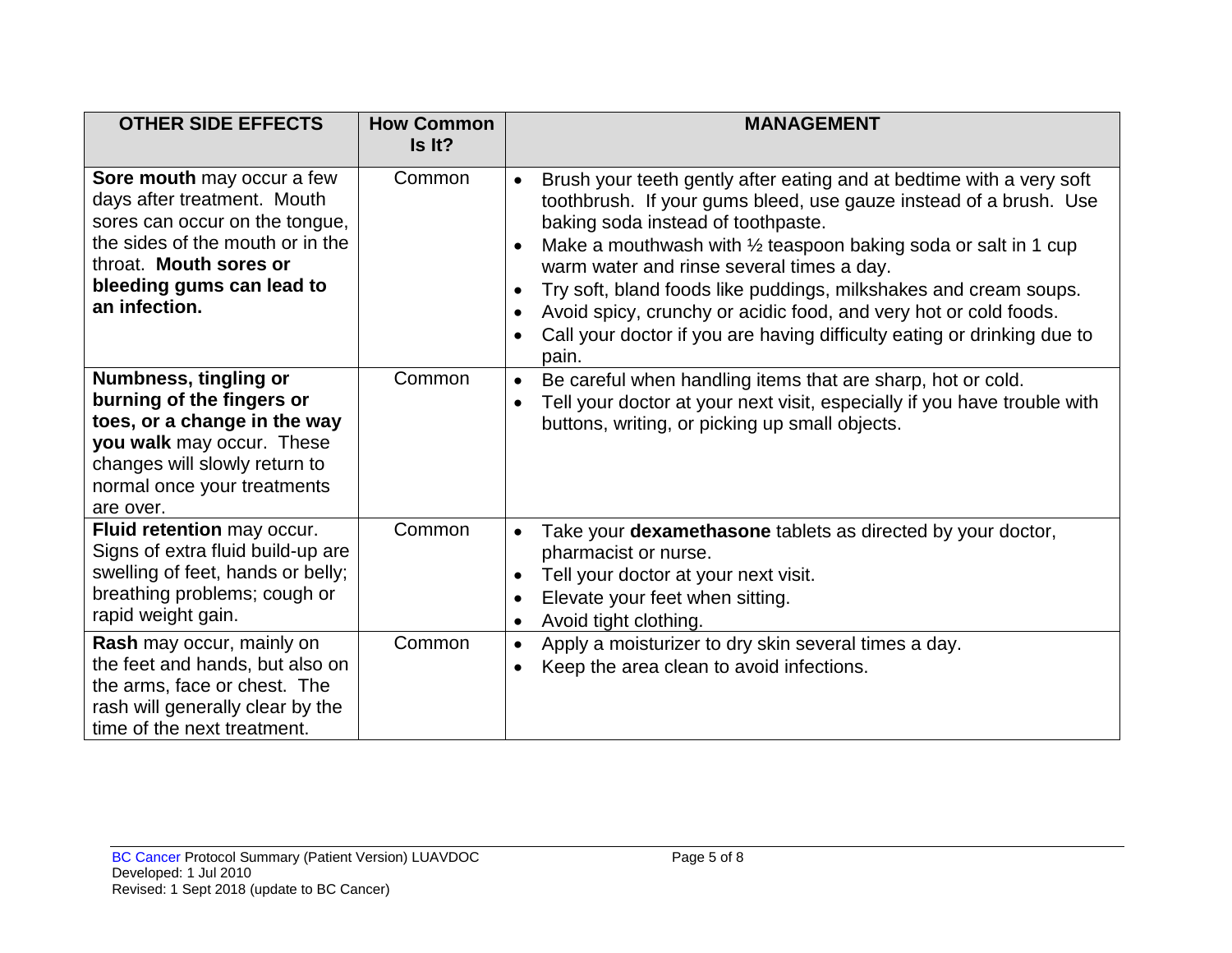| <b>OTHER SIDE EFFECTS</b>                                                                                                               | <b>How Common</b><br>Is It? | <b>MANAGEMENT</b>                                                                                                                                                                                                                                                                                                                                                                |
|-----------------------------------------------------------------------------------------------------------------------------------------|-----------------------------|----------------------------------------------------------------------------------------------------------------------------------------------------------------------------------------------------------------------------------------------------------------------------------------------------------------------------------------------------------------------------------|
| Muscle or joint pain may<br>occur a few days after your<br>treatment. It usually lasts 4-7<br>days.                                     | Common                      | Take acetaminophen (eg, TYLENOL®) for mild to moderate pain.<br>$\bullet$<br>Tell your doctor if the pain interferes with your daily activities.<br>$\bullet$                                                                                                                                                                                                                    |
| Nausea and vomiting may<br>occur after your treatment.<br>Most people have little or no<br>nausea.                                      | Uncommon                    | You may be given a prescription for antinausea drug(s) to take before<br>your chemotherapy treatment and/or at home. It is easier to prevent<br>nausea than to treat it once it has occurred, so follow directions closely.<br>Drink plenty of liquids.<br>$\bullet$<br>Eat and drink often in small amounts.<br>Try the ideas in "Food Choices to Control Nausea".<br>$\bullet$ |
| <b>Nail changes</b> such as change<br>in color may occur. Rarely,<br>nails will loosen or fall off, or<br>the nailbeds will be painful. | <b>Uncommon</b>             | You may be given frozen gloves to wear on your hands during your<br>$\bullet$<br>treatment to help prevent nail changes.<br>Take acetaminophen (eg, TYLENOL®) every 3-4 hours if nails are<br>$\bullet$<br>painful.                                                                                                                                                              |
| <b>Fever</b> may occur shortly after<br>treatment with docetaxel.<br>Fever should last no longer<br>than 24 hours.                      | <b>Uncommon</b>             | Take acetaminophen (eg, TYLENOL®) every 3-4 hours.<br>$\bullet$<br>Fever which occurs more than 48 hours after treatment may be the<br>$\bullet$<br>sign of an infection. See details above.                                                                                                                                                                                     |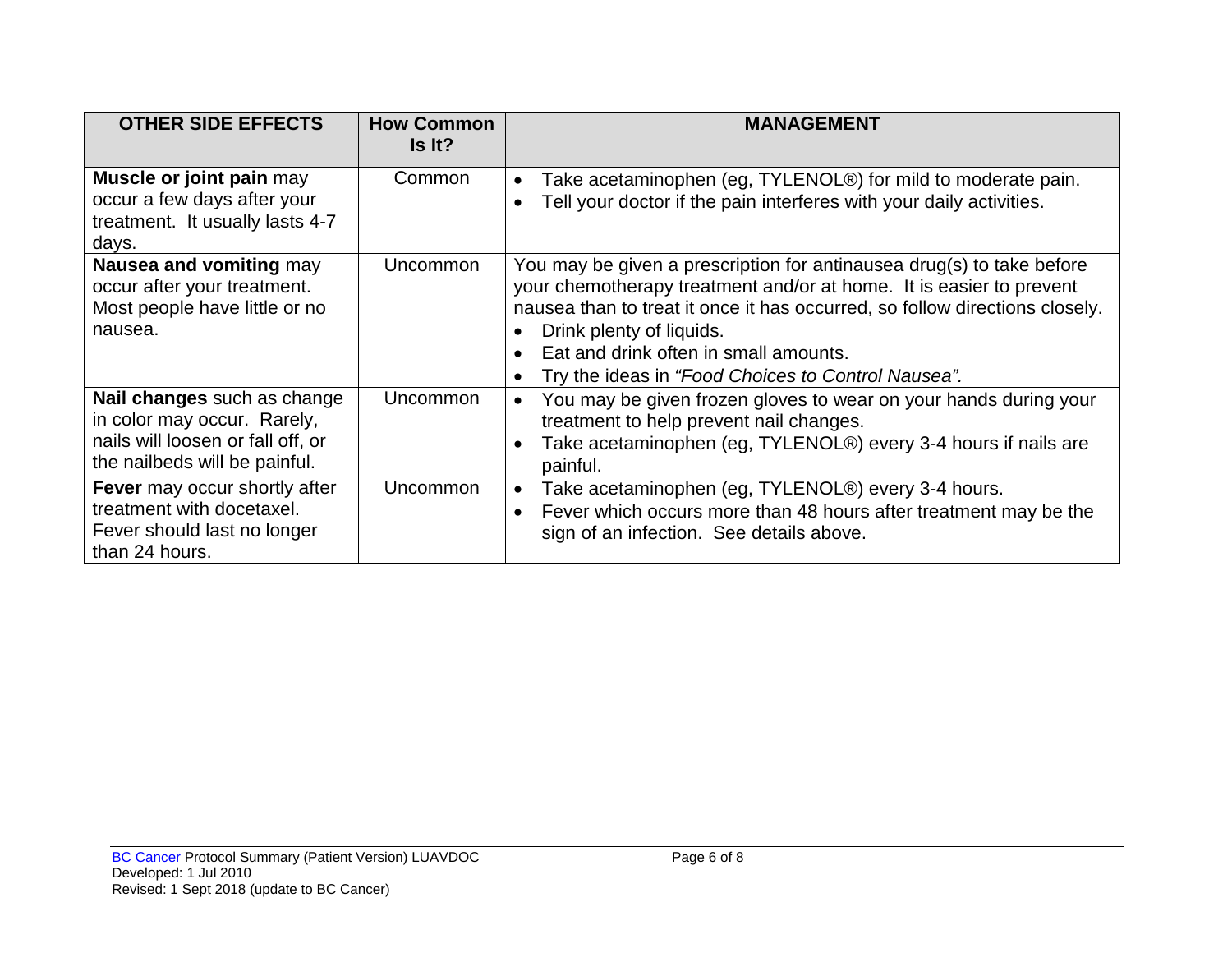## **INSTRUCTIONS FOR THE PATIENT**

#### **What other drugs can interact with LUAVDOC?**

- Other drugs such as cyclosporine, ketoconazole and erythromycin may interact with LUAVDOC. Tell your doctor if you are taking these or other drugs as you may need extra blood tests, your dose may need to be changed or your treatment may need to be held for a few days.
- Check with your doctor or pharmacist before you start taking any new prescription or non-prescription drugs.

### **Other important things to know:**

- The drinking of alcohol (in small amounts) does not appear to affect the safety or usefulness of this treatment.
- This treatment may cause sterility in men and menopause in women. If you plan to have children, discuss this with your doctor before starting treatment.
- This treatment may damage sperm and may cause harm to the baby if used during pregnancy. It is best to use *birth control* while you are undergoing treatment. Tell your doctor right away if you or your partner becomes pregnant. Do not breast feed during treatment.
- Tell all doctors or dentists you see that you are being treated with docetaxel before you receive treatment of any form.

# **SEE YOUR DOCTOR OR GET EMERGENCY HELP IMMEDIATELY IF YOU HAVE:**

- Signs of an **infection** such as fever (over 100°F or 38°C by an oral thermometer); chills, cough, pain or burning when you pass urine.
- Signs of **bleeding problems** such as black, tarry stools; blood in urine; pinpoint red spots on skin.
- Signs of an **allergic reaction** (rare) soon after a treatment including dizziness, fast heart beat, face swelling or breathing problems.
- Signs of **bowel perforation** such as new pain, tenderness or acute cramping and bloating in your abdomen.

#### **SEE YOUR DOCTOR AS SOON AS POSSIBLE (DURING OFFICE HOURS) IF YOU HAVE:**

- Signs of **anemia** such as unusual tiredness or weakness.
- Signs of **fluid retention** such as shortness of breath or difficulty breathing, bothersome swelling of feet or lower legs.
- **Trouble in walking**.